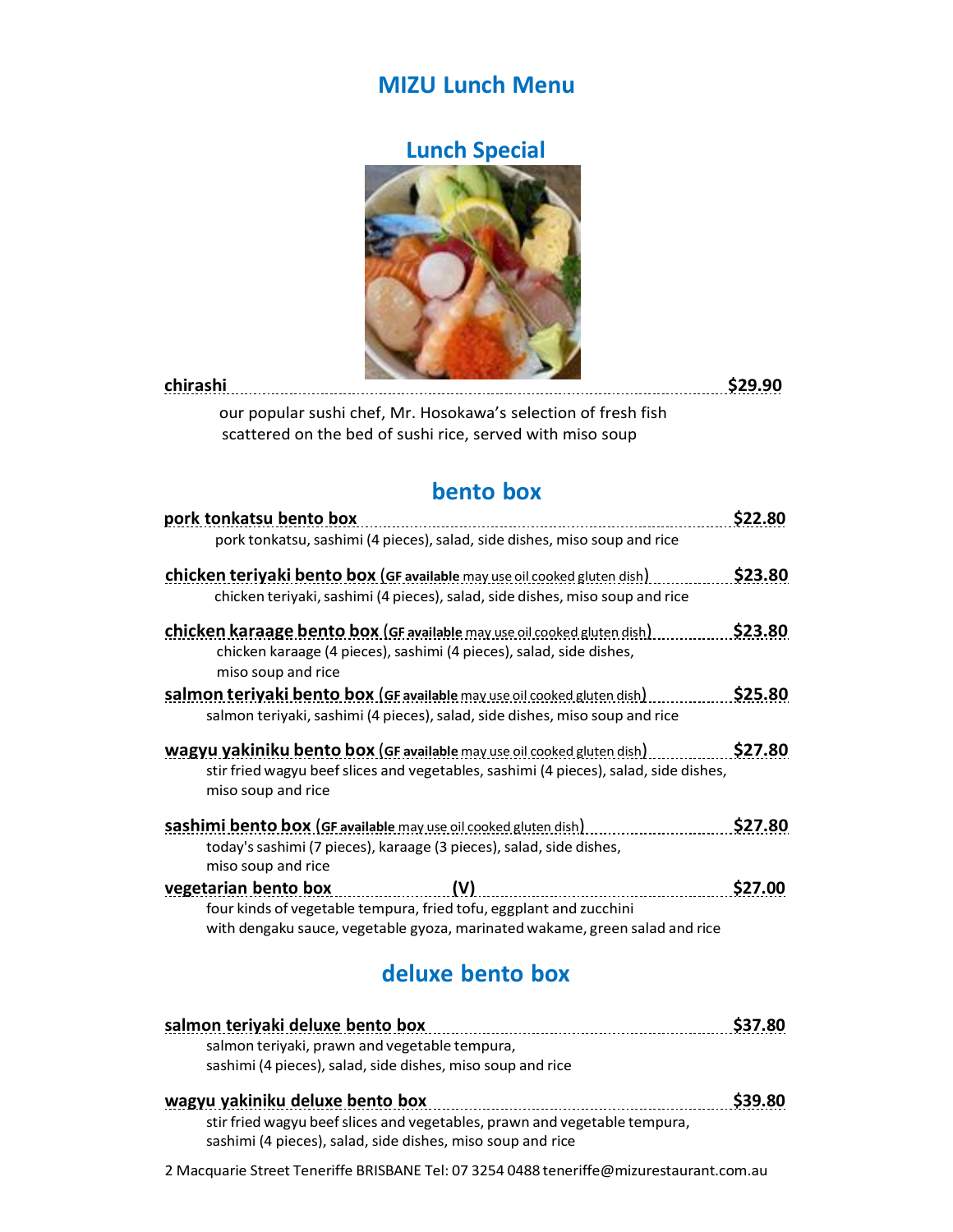

## **teishoku**

| <b>chicken karaage teishoku</b> (GF available may use same oil cooked gluten dish) | \$19.80 |
|------------------------------------------------------------------------------------|---------|
| chicken karaage (5 pieces), salad, side dish, miso soup and rice                   |         |
|                                                                                    |         |
| pork tonkatsu teishoku                                                             | \$21.80 |
|                                                                                    |         |
| pork tonkatsu, salad, side dish, miso soup and rice                                |         |
|                                                                                    |         |
| chicken teriyaki teishoku (GF available may use same oil cooked gluten dish)       | \$20.80 |
| chicken teriyaki, salad, side dish, miso soup and rice                             |         |
|                                                                                    |         |
| salmon teriyaki teishoku (GF available may use same oil cooked gluten dish)        | \$21.80 |
| salmon teriyaki, side dishes, miso soup and rice                                   |         |
|                                                                                    |         |
| tempura teishoku                                                                   | \$23.80 |
| two prawns and three kinds of vegetable tempura, side dishes, miso soup            |         |
| and rice                                                                           |         |
|                                                                                    |         |
| sashimi teishoku (GF available may use same oil cooked gluten dish)                | \$24.80 |
| today's sashimi (10 pieces), side dishes, miso soup and rice                       |         |
|                                                                                    |         |
| <b>wagyu yakiniku teishoku</b> (GF available may use same oil cooked gluten dish)  | \$22.80 |
| stir fried wagyu beef slices and vegetables, side dish, miso soup and rice         |         |
|                                                                                    |         |
| yasai tempura teishoku                                                             | \$20.80 |
| five kinds of vegetable tempura, salad, side dish and rice                         |         |
|                                                                                    |         |
|                                                                                    |         |
| salad                                                                              |         |
|                                                                                    |         |

| garden salad (GF)                                                   | (v)                                                          | \$10.00 |
|---------------------------------------------------------------------|--------------------------------------------------------------|---------|
| fresh green salad with MIZU house dressing                          |                                                              |         |
|                                                                     |                                                              |         |
| <b>kaiso salad (GF)</b> (may use same oil cooked gluten dish) $(v)$ |                                                              | \$18.00 |
|                                                                     | japanese seaweed and salad mix with MIZU house dressing      |         |
| topped with crispy lotus root chips                                 |                                                              |         |
|                                                                     |                                                              |         |
| crab & soba salad                                                   |                                                              | \$24.50 |
| fresh sand crab meat, soba noodles and salad mix                    |                                                              |         |
|                                                                     | with MIZU house dressing topped with crispy lotus root chips |         |

2 Macquarie Street Teneriffe BRISBANE Tel: 07 3254 0488 [teneriffe@mizurestaurant.com.au](mailto:teneriffe@mizurestaurant.com.au)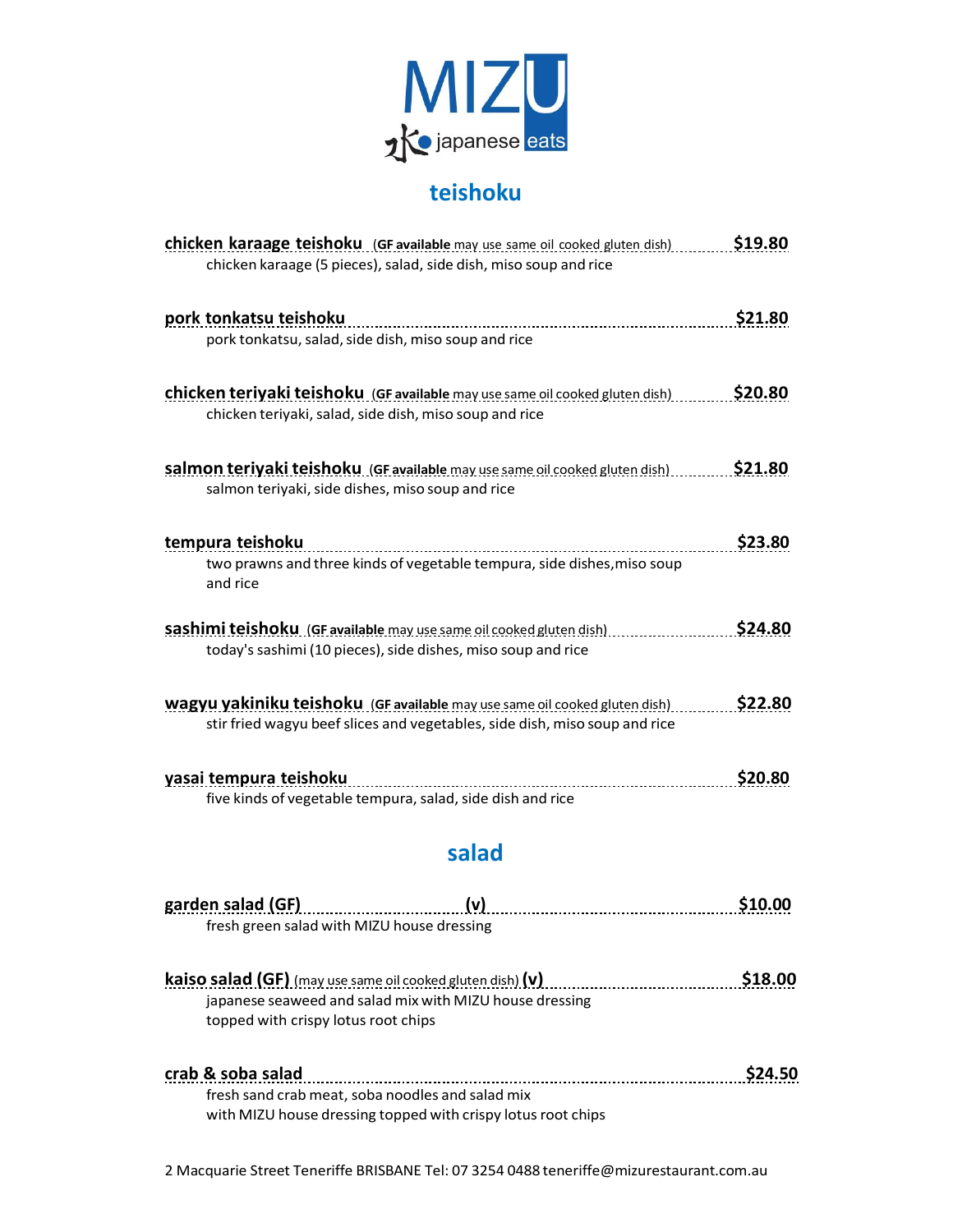

#### **sashimi**

| sashimi (small) (GF)                                                      | \$21.00 |
|---------------------------------------------------------------------------|---------|
| today's selection of sliced raw fish served with wasabi (about 8 pieces)  |         |
| sashimi (medium) (GF)                                                     | \$37.50 |
| today's selection of sliced raw fish served with wasabi (about 15 pieces) |         |
| sashimi (large) (GF)                                                      | \$54.00 |
| today's selection of sliced raw fish served with wasabi (about 22 pieces) |         |

#### **sushi rolls**

| mizu roll                                  | (medium size roll, 8 pieces)                                                     | \$20.80       |
|--------------------------------------------|----------------------------------------------------------------------------------|---------------|
|                                            | avocado, cucumber and tobiko roll topped with salmon, tuna, kingfish and tenkasu |               |
|                                            | tasmanian roll (GF) (medium size roll, 8 pieces)                                 | \$20.80       |
|                                            | avocado, cucumber and tobiko roll topped with salmon                             |               |
| crunchy roll                               | (medium size roll, 8 pieces)                                                     | \$20.80       |
|                                            | avocado, cucumber and tobiko roll topped with tuna and crispy tenkasu            |               |
| unagi roll                                 | (medium size roll, 8 pieces)                                                     | \$23.80       |
|                                            | avocado, cucumber and tobiko roll topped with grilled eel                        |               |
|                                            | tempura prawn roll (large size roll, 5 pieces)                                   | \$18.80       |
| tempura prawn, avocado, lettuce and tobiko |                                                                                  |               |
| california roll                            | (medium size roll, 6 pieces)                                                     | \$17.50       |
| prawn, avocado, egg omelette and tobiko    |                                                                                  |               |
|                                            | salad roll (GF) (large size roll, 5 pieces)                                      | <b>S13.80</b> |
| fresh salad, avocado and cucumber          |                                                                                  |               |

# **rice / miso**

| bowl of rice (GF)                                       | \$4.00 |
|---------------------------------------------------------|--------|
| steamed koshihikari rice                                |        |
| miso soup (GF)                                          | \$4.50 |
| traditional japanese stock 'dashi' with soy bean paste, |        |
| aburaage, wakame and shallots                           |        |